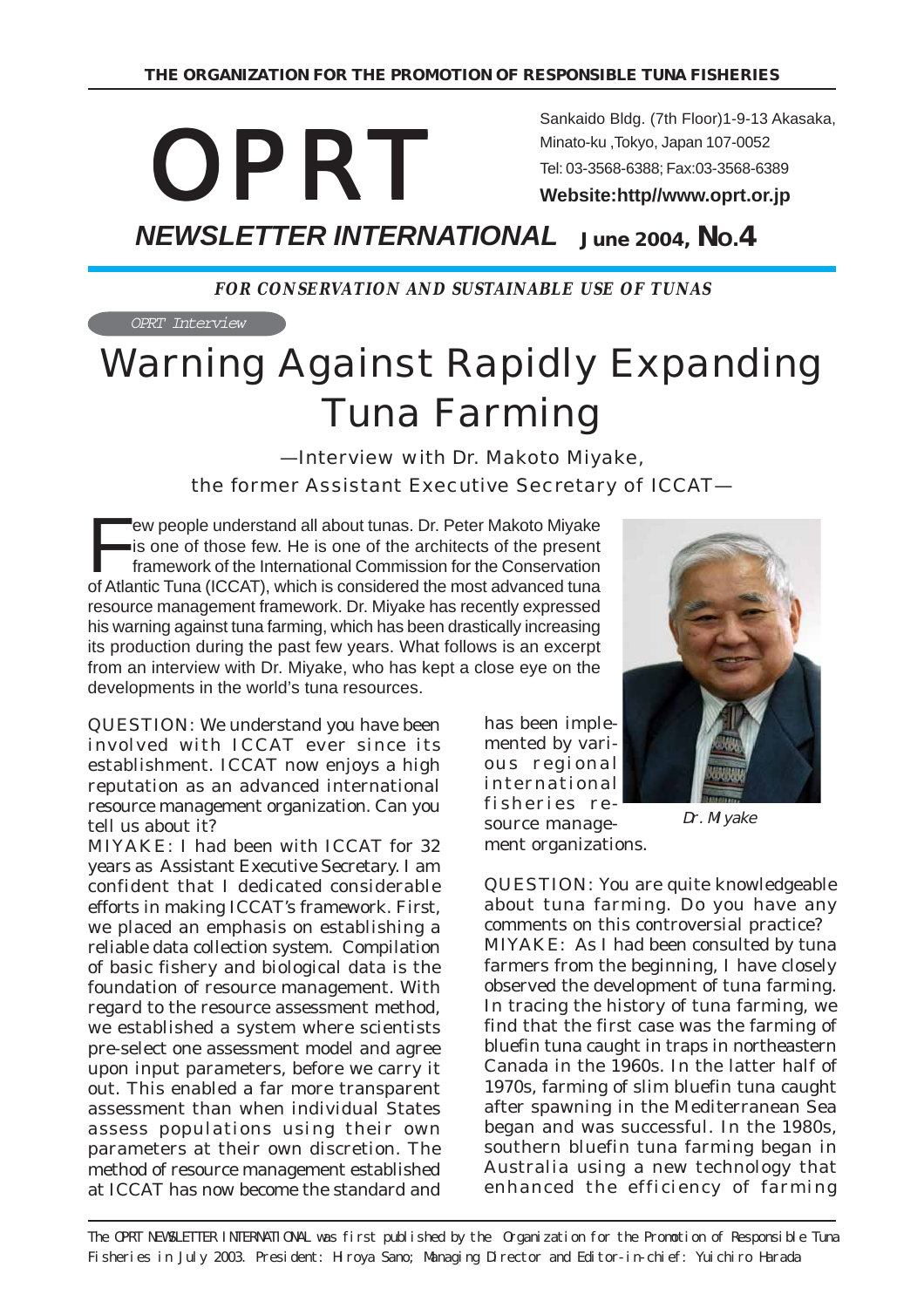drastically. This technique was transferred to the Mediterranean and spread rapidly and widely throughout this area. Now, tuna farming is conducted in Spain, Italy, Croatia, and Malta. In 2001, Turkey was a new entrant, along with Libya and Tunisia. Cyprus, Lebanon, and Israel reportedly have interest in launching tuna farming production.

QUESTION: Is it true that farm production in the Mediterranean exceeded 20,000 tons last year, which caused a sharp fall in the price of tuna?

MIYAKE: Many countries launched tuna farming because of the high market price in the Japanese market, and this was encouraged by Japanese companies. This caused a sharp increase in production and led to a crash in prices. Tuna farming has had a substantial impact on tuna resources, and I am very concerned about the present situation.

QUESTION: Can you elaborate on that point? MIYAKE: The first problem is that we don't know who caught what amount of those tuna used in farming or where the catches took place. Of course, we know the amount of tuna shipped from farming grounds after they are raised in the cages. But we have little information about what size of tuna was caught and in what amount at the initial stage, as well as how many tuna died in the course of these activities. As a matter of fact, the problem is serious because the actual catch calculated back from the shipment does not match the quotas. In other words, part of farmed tuna is suspected to be produced outside the framework of resource management. That means some people are operating in violation of the regulations. No accurate stock assessment is possible if such a black box exists. In the worst case, it could be that we are seeing this problem too late and the stock could be irreparably damaged.

QUESTION: Do you mean that production of farmed tuna exerts direct pressures on the tuna resources?

**MIYAKE:** There had been no problem when slim tunas after spawning were farmed on a small scale. However, as production has increased to the present volume, there won't be sufficient tunas to meet the demand. Production cannot be continued unless smallComparison of imports of Mediterranean bluefin tuna and farmed tuna in Japan



size tunas are harvested. Therefore, fishing pressures on small- and medium-size tunas have increased. This creates a serious problem in terms of conservation of the resources. Further, strong concerns have been expressed about the possible impact of tuna farming on the environment, and environmental groups are calling for a total prohibition of tuna farming.

QUESTION: Is it true that such a concern was also expressed in ICCAT and ICCAT has decided to apply the Positive List Scheme also to tuna farming?

MIYAKE: Most countries are aware of the seriousness of the issue. The consequences of the expansion of tuna farming in the Mediterranean, a spawning ground for tuna, are immense. ICCAT adopted a recommendation to call on Japan, a country having the largest market of farmed tuna, to urge Japanese companies not to encourage countries concerned to activate their tuna farming. This recommendation has clarified that Japan is also responsible for the issue of tuna farming. It is in a way a recommendation directed at the Japanese people, including consumers of tuna. Needless to say, not only the market countries are responsible—the producing countries have a greater responsibility. Both market countries and producing countries should recognize that, if the present situation persists, a truly severe blow will be given to the tuna resources. Farmed tuna represents a small portion compared to the overall production volume of sashimi tuna, including other species of tuna. However, since the products are almost all fat meat ("toro"), it is true that tuna farming has a greater impact than in terms of quantities, and could lead to the disruption of the supply-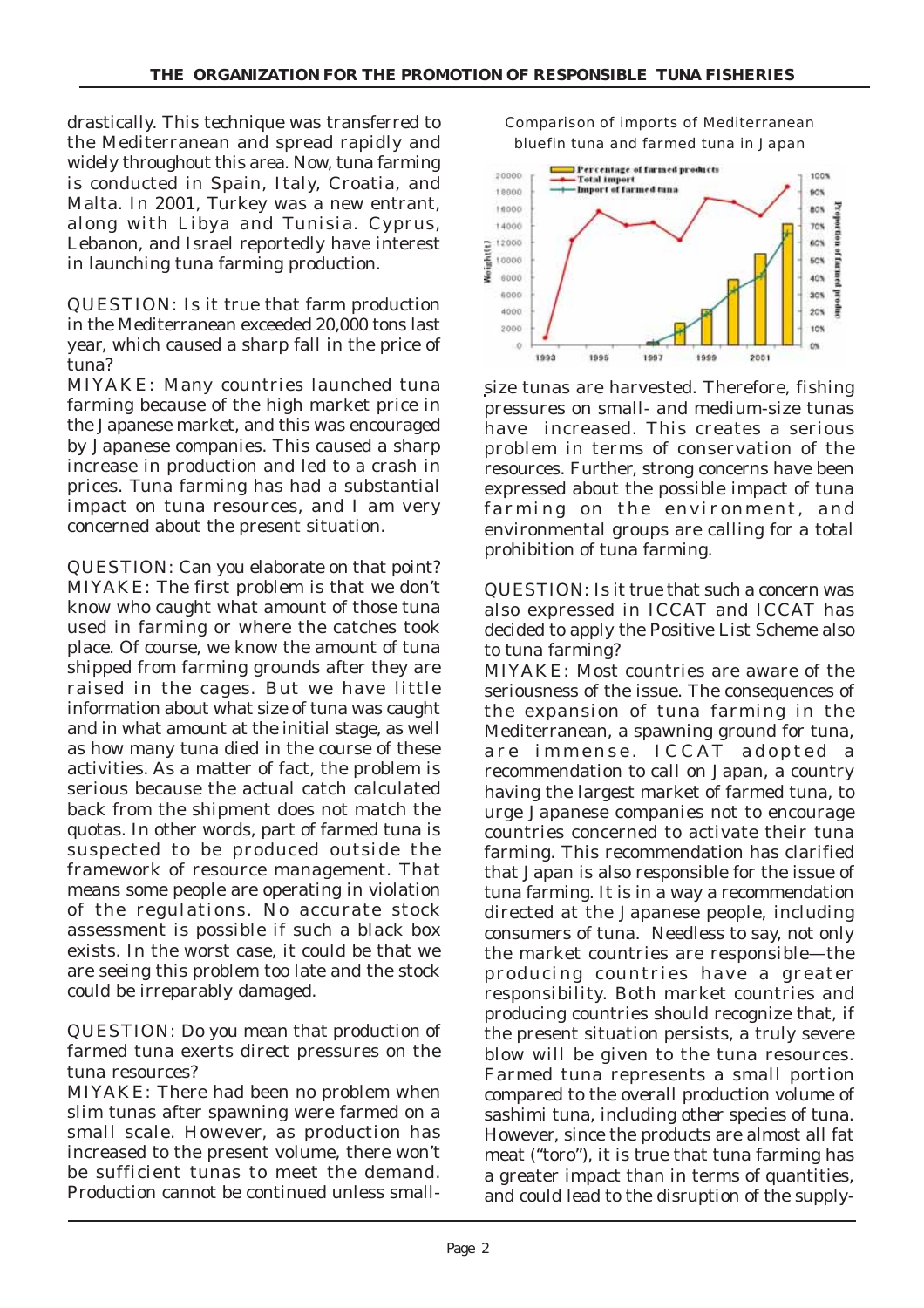and-demand balance of tuna on a global scale. We should have a stronger awareness of this fact.

QUESTION: Then, what role can the OPRT play to cope with this issue?

MIYAKE: The OPRT's activities to date to reduce the number of IUU tuna fishing vessels (See note) have been highly evaluated. The OPRT's activities have come to be known worldwide. However, the role of the OPRT has just started. It has an important mission to establish an orderly

Symposium

flow of the supply of tuna to markets and to ensure tuna is harvested in a responsible manner. Also, I think that it is the role of the OPRT to work to make longline fishing friendlier to the environment and to promote tuna as the healthy food that it is. I think the OPRT is expected to normalize the current unfavorable situation caused by tuna farming.

(Note) IUU tuna fishing vessels = fishing vessels engaging in illegal, unregulated and unreported tuna fishing operation.

## **Active Debate Held on the Impact of Rapid Increase of Large-scale Purse-seine Fishing —Kesennuma Symposium—**

Symposium was held in Kesennuma, one<br>of Japan's major tuna landing ports, on<br>March 30, 2004 under the theme: "Is the of Japan's major tuna landing ports, on March 30, 2004 under the theme: "Is the Future of Tunas Ensured?—The impact of the rapid increase in international purse-seine fisheries on resource management." At the symposium, participant after participant expressed concerns about the rising fishing pressure on juvenile tuna caused by the recent rapid increase in the number of large-scale purse-seine fishing vessels in the Pacific.

 The symposium featured a keynote speech by Dr. Ziro Suzuki, Chief of the Pelagic Fish Resource Division, the National Research Institute of Far Seas Fisheries, on the theme of "Present Situation and Issues of Large-scale Purse-seine Fishing." In the panel discussion that followed, Mr. Yuichiro Harada, Managing Director of the OPRT, made a presentation, an essence of which is given below.

 "Tunas are highly migratory fish species. They do not live only in the national coastal areas but move extensively in the oceans of the world, such as the Pacific, the Indian Ocean and the Atlantic. For the conservation and management of these resources, all the nations and industries concerned should join forces.

 While Japan reduced the number of its distant-water longline tuna fishing vessels in order to restore the overfished tuna stock, the IUU fishing vessels not abiding by the rules render the efforts of Japan null and void. The OPRT has been making utmost efforts to eliminate IUU fishing vessels with cooperation not only of major producers in the world engaging in tuna longline fishing but also all the stakeholders including traders, distributors and consumers in Japan.

 Thanks to these cooperative efforts, catch from IUU fishing vessels came to be excluded from international trade. We need to continue our efforts to monitor trade in tuna products in order to ensure the elimination of the IUU fishing.

 Secondly, Japanese longline tuna fishermen have expended leading but painful efforts, and reduced as many as 132 vessels ahead of any other country in the world.

 Further, Japanese tuna fishermen, with cooperation of Taiwanese tuna fishermen, have taken the initiative to establish the OPRT to eliminate IUU fishing vessels and have reached the point where the Positive List Scheme was introduced in a global scale. I believe it is only longline tuna fishermen who profess to assume the responsibility by themselves and actually engage in concrete actions.

 Our concern is whether these efforts of OPRT members will bear fruit in the future. Notably, there are concerns that catch of small-size tuna by large-scale purse-seine